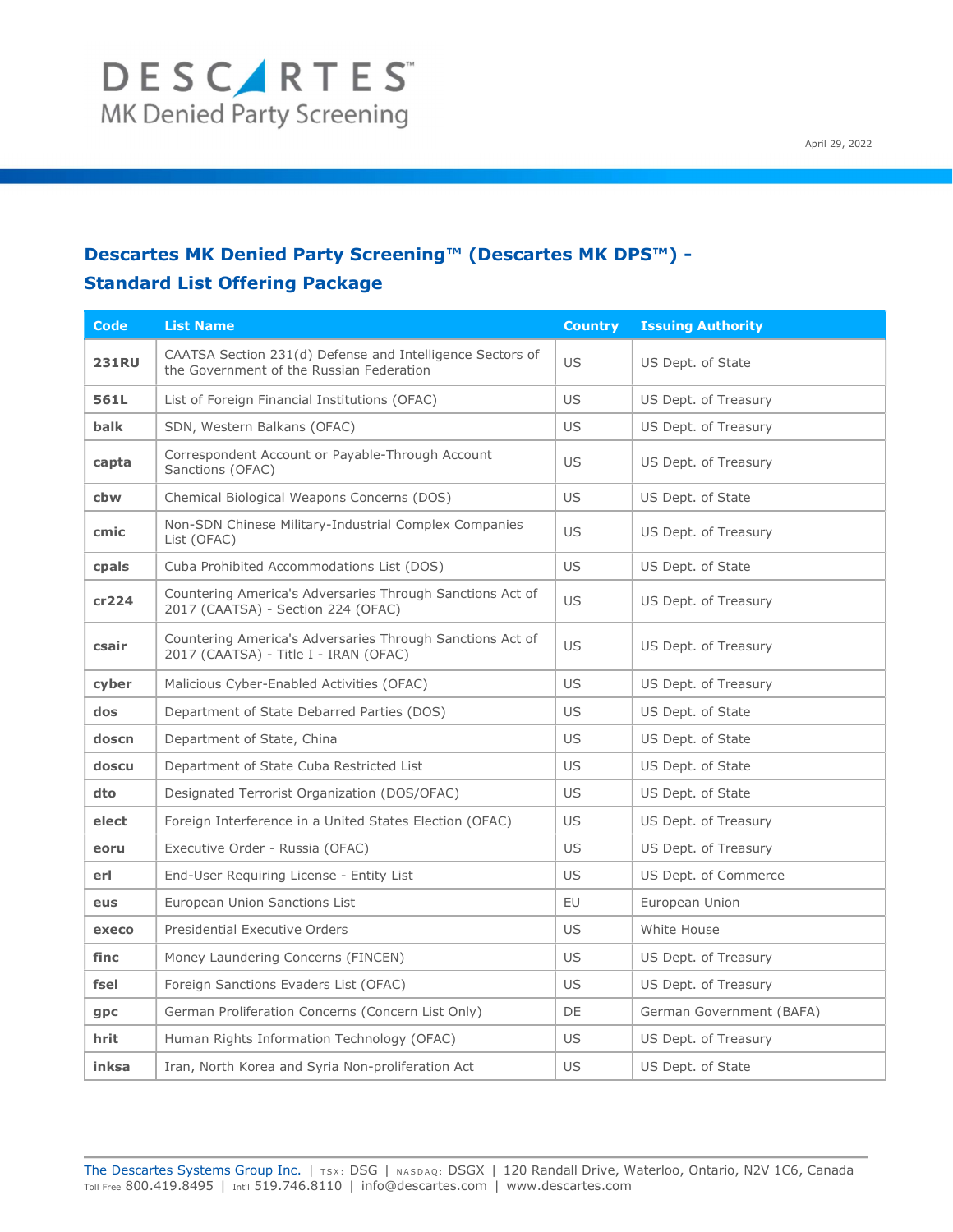| <b>Code</b> | <b>List Name</b>                                                         | <b>Country</b> | <b>Issuing Authority</b>            |
|-------------|--------------------------------------------------------------------------|----------------|-------------------------------------|
| inpa        | Iran Non-proliferation Act                                               | US             | US Dept. of State                   |
| isa         | Iran Sanctions Act (DOS)                                                 | US             | US Dept. of State                   |
| jpc         | Japanese Proliferation Concerns (METI)                                   | JP             | Japanese Ministry of Economy, Trade |
| Ime         | Transfer of Lethal Military Equipment (DOS)                              | US             | US Dept. of State                   |
| meulc       | Military End User List, Commerce                                         | US             | US Dept. of Commerce                |
| mieu        | Military-Intelligence End User List                                      | US             | US Dept. of Commerce                |
| mt          | Missile Technology Concerns (DOS)                                        | US             | US Dept. of State                   |
| mvc         | Merchant Vessel, Cuba (OFAC)                                             | US             | US Dept. of Treasury                |
| npwmd       | Weapons of Mass Destruction Proliferators and<br>Their Supporters (OFAC) | US             | US Dept. of Treasury                |
| nsmbs       | Non-SDN Menu-Based Sanctions List (CAATSA RUSSIA)<br>(OFAC)              | US             | US Dept. of Treasury                |
| nsplc       | Non-SDN Palestinian Legislative Council (OFAC)                           | US             | US Dept. of Treasury                |
| peesa       | Protecting Europe's Energy Security Act (OFAC)                           | US             | US Dept. of Treasury                |
| rfc         | Unverified List - Red Flag Concerns (BIS)                                | US             | US Dept. of Commerce                |
| sdgt        | Specially Designated Global Terrorist -SDGT (OFAC)                       | US             | US Dept. of Treasury                |
| sdme        | Specially Designated Terrorists - SDME (OFAC)                            | US             | US Dept. of Treasury                |
| sdnb        | Specially Designated National, Belarus (OFAC)                            | US             | US Dept. of Treasury                |
| sdnc        | Specially Designated Nationals, Cuba (OFAC)                              | US             | US Dept. of Treasury                |
| sdncf       | Specially Designated Nationals, Central African Republic<br>(OFAC)       | US             | US Dept. of Treasury                |
| sdnco       | Specially Designated National, Congo (OFAC)                              | US             | US Dept. of Treasury                |
| sdnet       | Specially Designated National, Ethiopia (OFAC)                           | US             | US Dept. of Treasury                |
| sdnhk       | Specially Designated National, Hong Kong (OFAC)                          | US             | US Dept. of Treasury                |
| sdni        | Specially Designated Nationals, Iraq (OFAC)                              | US             | US Dept. of Treasury                |
| sdnk        | Specially Designated Nationals, North Korea (OFAC)                       | US             | US Dept. of Treasury                |
| sdnl        | Specially Designated Nationals, Libya (OFAC)                             | US             | US Dept. of Treasury                |
| sdnlb       | Specially Designated National, Lebanon (OFAC)                            | US             | US Dept. of Treasury                |
| sdnm        | Specially Designated National, Myanmar (Burma) (OFAC)                    | US             | US Dept. of Treasury                |
| sdnml       | Specially Designated National, Mali (OFAC)                               | US             | US Dept. of Treasury                |
| sdnni       | Specially Designated National, Nicaragua (OFAC)                          | US             | US Dept. of Treasury                |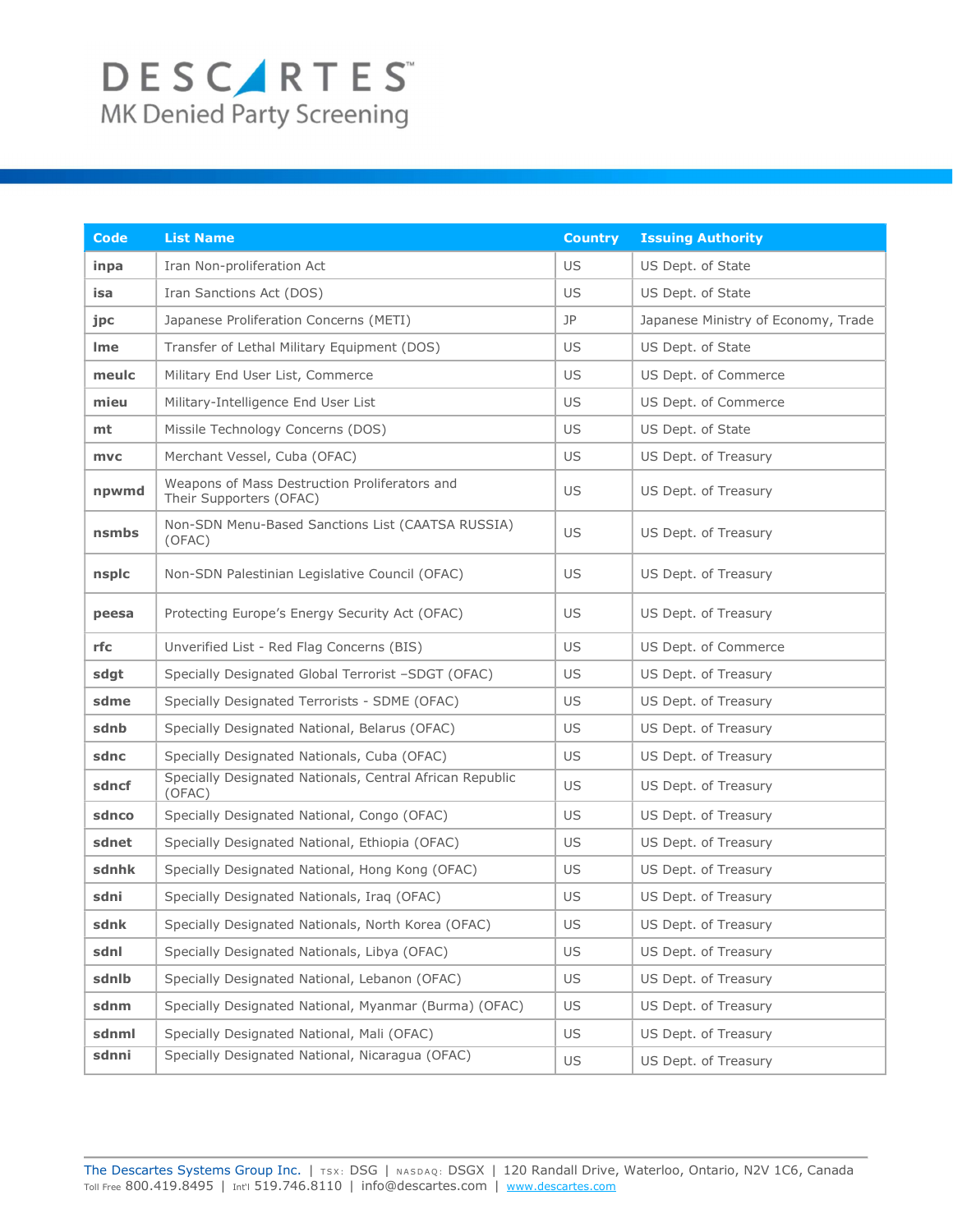# DESCARTES

| <b>Code</b> | <b>List Name</b>                                        | <b>Country</b> | <b>Issuing Authority</b> |
|-------------|---------------------------------------------------------|----------------|--------------------------|
| sdnr        | Specially Designated National, Iran (OFAC)              | US             | US Dept. of Treasury     |
| sdns        | Specially Designated National, Sudan (OFAC)             | US             | US Dept. of Treasury     |
| sdnss       | Specially Designated National, South Sudan (OFAC)       | US             | US Dept. of Treasury     |
| sdnsm       | Specially Designated Nationals, Sergei Magnitsky (OFAC) | US             | US Dept. of Treasury     |
| sdnso       | Specially Designated National, Somalia (OFAC)           | US             | US Dept. of Treasury     |
| sdnsy       | Specially Designated National, Syria (OFAC)             | US             | US Dept. of Treasury     |
| sdnt        | Specially Designated Narcotic Trafficker (OFAC)         | US             | US Dept. of Treasury     |
| sdnua       | Specially Designated National, Ukraine (OFAC)           | US             | US Dept. of Treasury     |
| sdnve       | Specially Designated Nationals, Venezuela (OFAC)        | US             | US Dept. of Treasury     |
| sdnye       | Specially Designated Nationals, Yemen (OFAC)            | US             | US Dept. of Treasury     |
| sdnz        | Specially Designated National, Zimbabwe (OFAC)          | US             | US Dept. of Treasury     |
| ssil        | Sectoral Sanctions Identifications List (OFAC)          | US             | US Dept. of Treasury     |
| tdo         | Denied Persons List (BIS)                               | US             | US Dept. of Commerce     |
| tco         | Transnational Criminal Organizations (OFAC)             | US             | US Dept. of Treasury     |
| uns         | United Nations Security Council Sanctions               | UN             | United Nations           |

### Core Premium Package

| Code | <b>List Name</b>                                      | <b>Country</b> | <b>Issuing Authority</b>                                        |
|------|-------------------------------------------------------|----------------|-----------------------------------------------------------------|
| acl  | Australian Consolidated List                          | AU             | Department of Foreign Affairs and Trade                         |
| boe  | Bank of England--Financial Sanctions<br>(HM Treasury) | <b>GB</b>      | <b>HM Treasury</b>                                              |
| ctl  | Canadian Restricted Entities                          | CA             | Department of Foreign Affairs and<br><b>International Trade</b> |
| fbi  | FBI Most Wanted List                                  | US             | Federal Bureau of Investigation (FBI)                           |
| gsa  | GSA Debarred Bidders List                             | US             | System for Award Management (SAM)                               |
| seco | Swiss Restricted List                                 | <b>CH</b>      | Sanctions de la Suisse                                          |
| wb   | World Bank - List of Debarred/Ineligible Firms        | XX             | World Bank                                                      |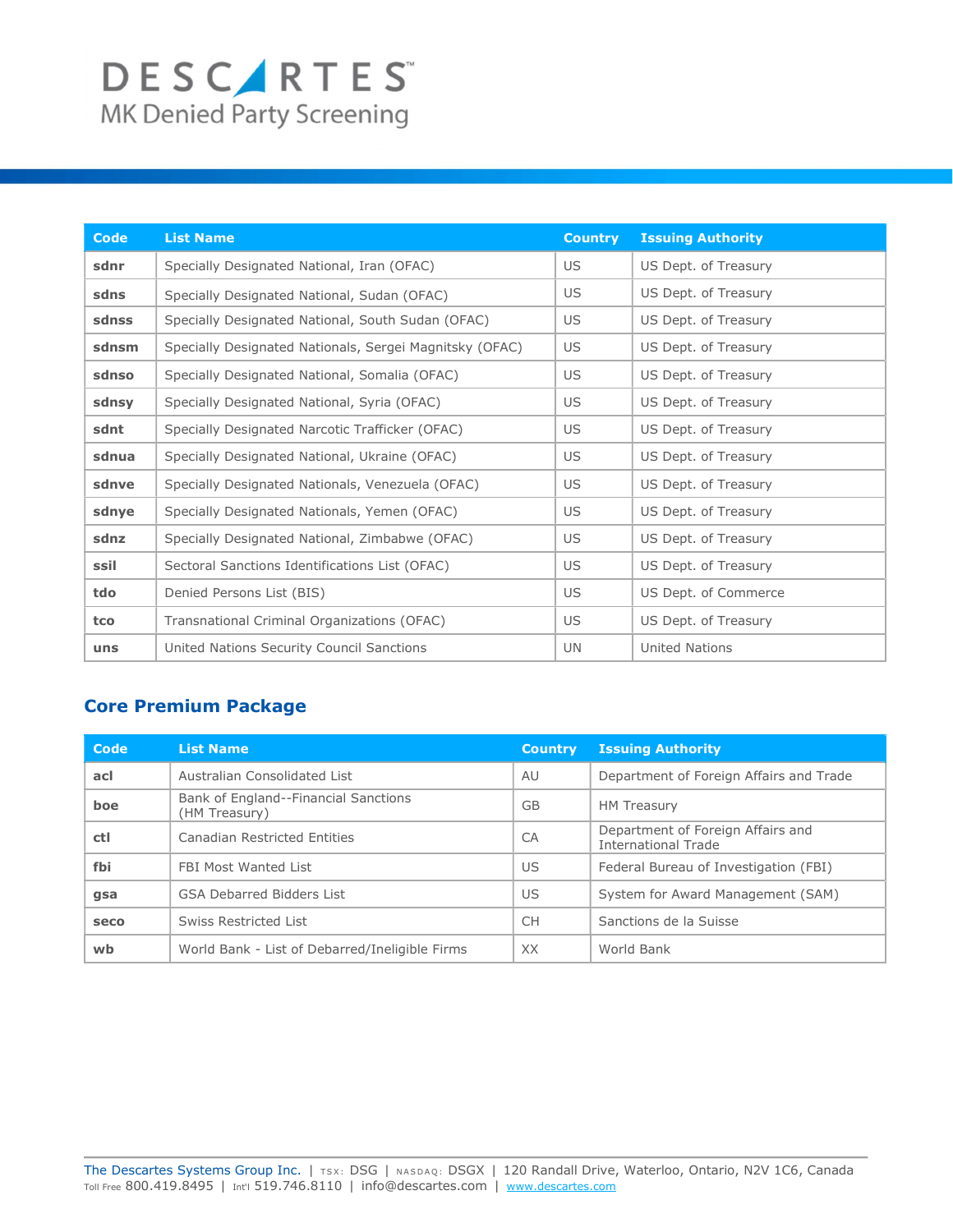### Anti-Bribery & Corruption Package

| Code  | <b>List Name</b>                                | <b>Country</b> | <b>Issuing Authority</b>                                                 |
|-------|-------------------------------------------------|----------------|--------------------------------------------------------------------------|
| fcpa  | Foreign Corrupt Policy Act Related Enforcements | US             | US Department of Justice and Securities<br>and Exchange Commission (SEC) |
| pep   | Politically Exposed Persons                     | XX             | Domestic and Worldwide                                                   |
| pepru | Politically Exposed Persons                     | US             | US Dept. of Treasury                                                     |

### Banking & Monetary Authorities Package

| Code        | <b>List Name</b>                                                       | <b>Country</b> | <b>Issuing Authority</b>                                                          |
|-------------|------------------------------------------------------------------------|----------------|-----------------------------------------------------------------------------------|
| bcsc        | British Columbia Securities Commission Investment<br>Caution list      | CA             | British Columbia Securities Commission                                            |
| circ        | China Insurance Regulatory Commission                                  | <b>CN</b>      | China Insurance Regulatory Commission                                             |
| <b>CSFC</b> | China Securities Regulatory Commission                                 | <b>CN</b>      | Administrative Sanction Decisions Ban of<br>Market Entry Administrative Penalties |
| ebrds       | European Bank for Reconstruction and<br>Development                    | EU             | European Bank for Reconstruction and<br>Development                               |
| hkma        | Hong Kong Monetary Authority Fraudulent Websites                       | <b>HK</b>      | Hong Kong Monetary Authority                                                      |
| iadb        | Inter-American Development Bank                                        | US             | Inter-American Development Bank                                                   |
| idaus       | Iran Divestment and Sudan Scrutinized Companies                        | US             | Participating US States                                                           |
| ieuf        | <b>Ireland Unauthorized Firms</b>                                      | IE             | Central Bank of Ireland                                                           |
| masea       | Monetary Authority of Singapore Enforcement<br>Actions                 | SG             | Monetary Authority of Singapore (MAS)                                             |
| masia       | Monetary Authority of Singapore Investor Alert                         | SG             | Monetary Authority of Singapore (MAS)                                             |
| mex         | National Banking Commission and Securities                             | <b>MX</b>      | Comisión Nacional Bancaria y de Valores                                           |
| mfcfr       | Monetary and Financial Code France                                     | <b>FR</b>      | Directorate-General of the Treasury                                               |
| nfsbe       | National Financial Sanctions Belgium                                   | <b>BE</b>      | Federal Public Service Finance                                                    |
| occub       | Office of the Comptroller of the Currency<br><b>Unauthorized Banks</b> | US             | US Dept. of Treasury                                                              |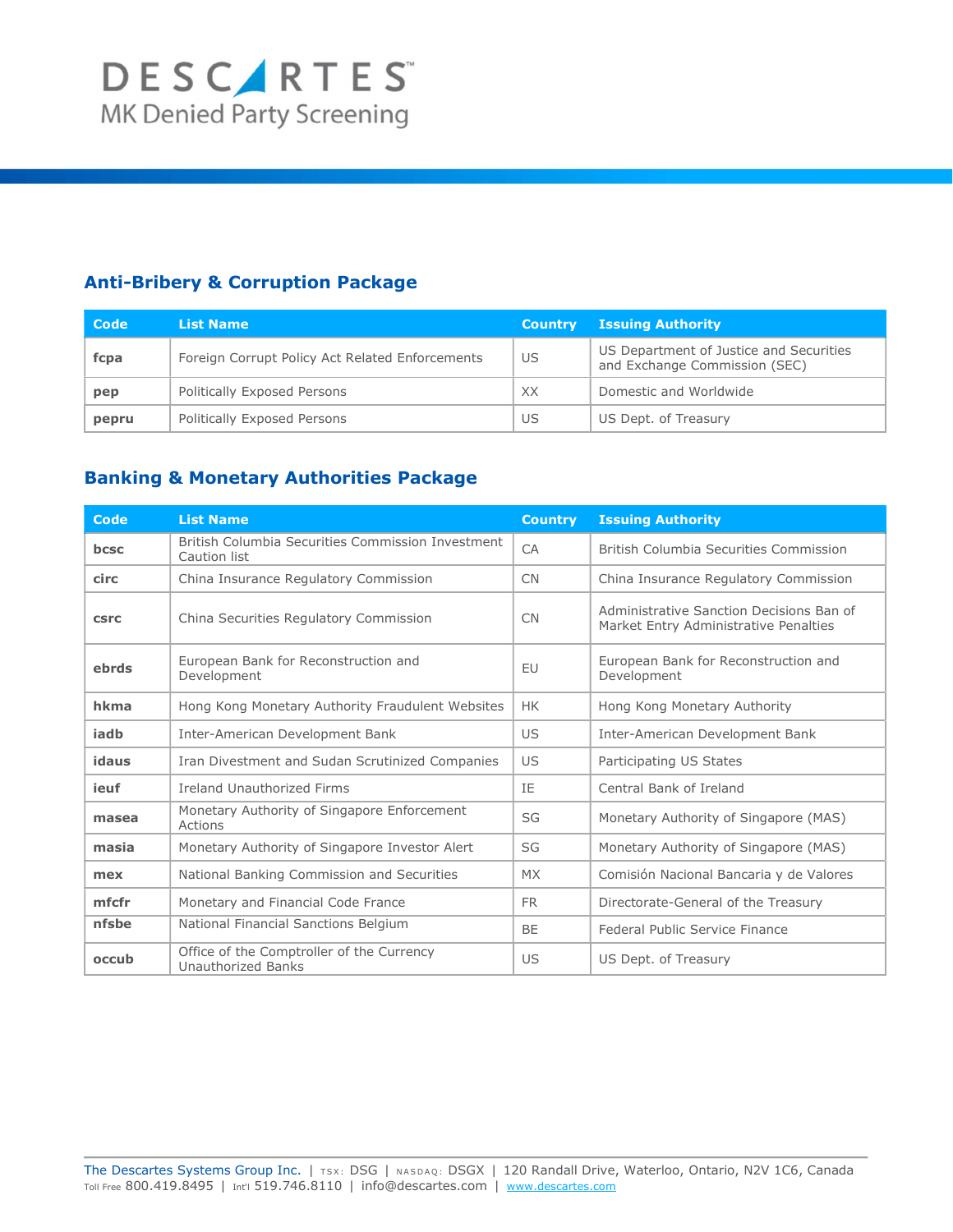### Law Enforcement Package

| Code  | <b>List Name</b>                                                  | <b>Country</b> | <b>Issuing Authority</b>                                       |
|-------|-------------------------------------------------------------------|----------------|----------------------------------------------------------------|
| aff   | Air Force Fugitives                                               | US             | Office of Special Investigations                               |
| amwf  | Army Most Wanted Fugitives                                        | US             | Office of the Provost Marshal General of the<br><b>US Army</b> |
| atfmw | Alcohol, Tobacco, Firearms and Explosives<br>Most Wanted          | US.            | Dept. of Justice                                               |
| aulto | Australia Listed Terrorist Organisations                          | AU             | National Security AU                                           |
| cbsaw | Canadian Border Services Agency Wanted List                       | CA             | Canada Border Services Agency                                  |
| deamw | Drug Enforcement Administration Most Wanted                       | US             | Dept. of Justice                                               |
| epaf  | <b>Environmental Protection Fugitives</b>                         | US             | <b>Environmental Protection Agency</b>                         |
| eumwf | Europe's Most Wanted Fugitives                                    | <b>NL</b>      | Europol                                                        |
| eusab | European Union Sanctions - Air Ban                                | EU             | European Union (EU)                                            |
| icacw | Independent commission Against Corruption<br>wanted List          | <b>HK</b>      | Independent commission Against Corruption                      |
| icemw | <b>Immigration Customs and Enforcement</b><br>Most Wanted         | US.            | Dept. of Homeland Security                                     |
| inblf | <b>India Blacklisted Firms</b>                                    | <b>IN</b>      | Ministry of Defense India                                      |
| inbo  | India Banned Terrorist Organizations                              | <b>IN</b>      | Ministry of Home Affairs                                       |
| inpol | <b>INTERPOL - Wanted Persons</b>                                  | <b>FR</b>      | The International Criminal<br>Police Organization              |
| ncamw | National Crime Agency Most Wanted                                 | <b>UK</b>      | National Crime Agency                                          |
| ncis  | Naval Criminal Investigative Service -<br><b>Wanted Fugitives</b> | US.            | Naval Criminal Investigative Service                           |
| nntl  | Netherlands National Terrorism List                               | <b>NL</b>      | Government of Netherlands                                      |
| nrp   | Narcotics Rewards Program                                         | US             | Department of State                                            |
| nswmw | New South Wales Most Wanted                                       | AU             | New South Wales Police Force                                   |
| nzuns | NZ UNSC 1373 Unilateral List                                      | ΝZ             | New Zealand Police                                             |
| nzwa  | NZ Wanted to arrest List.                                         | NZ             | NZ Police                                                      |
| qntdl | Qatar National Terrorist Designation Lists                        | QA             | State of Qatar Ministry of Interior                            |
| rcmp  | <b>RCMP Most Wanted</b>                                           | CA             | Royal Canadian Mounted Police                                  |
| ruito | Russia International Terrorist Organizations                      | <b>RU</b>      | Russian Federation Supreme Court                               |
| sawm  | Saudi Arabia Militants List                                       | SA             | Ministry of Interior Kingdom of Saudi Arabia                   |
| sgts  | Singapore Terrorism Suppression                                   | SG             | Government of Singapore                                        |
| ssmwf | Secret Service Most Wanted Fugitives                              | US             | <b>US Secret Service</b>                                       |
| trwtl | Turkey's Most Wanted Terrorist List                               | TR             | Turkey Ministry of Interior                                    |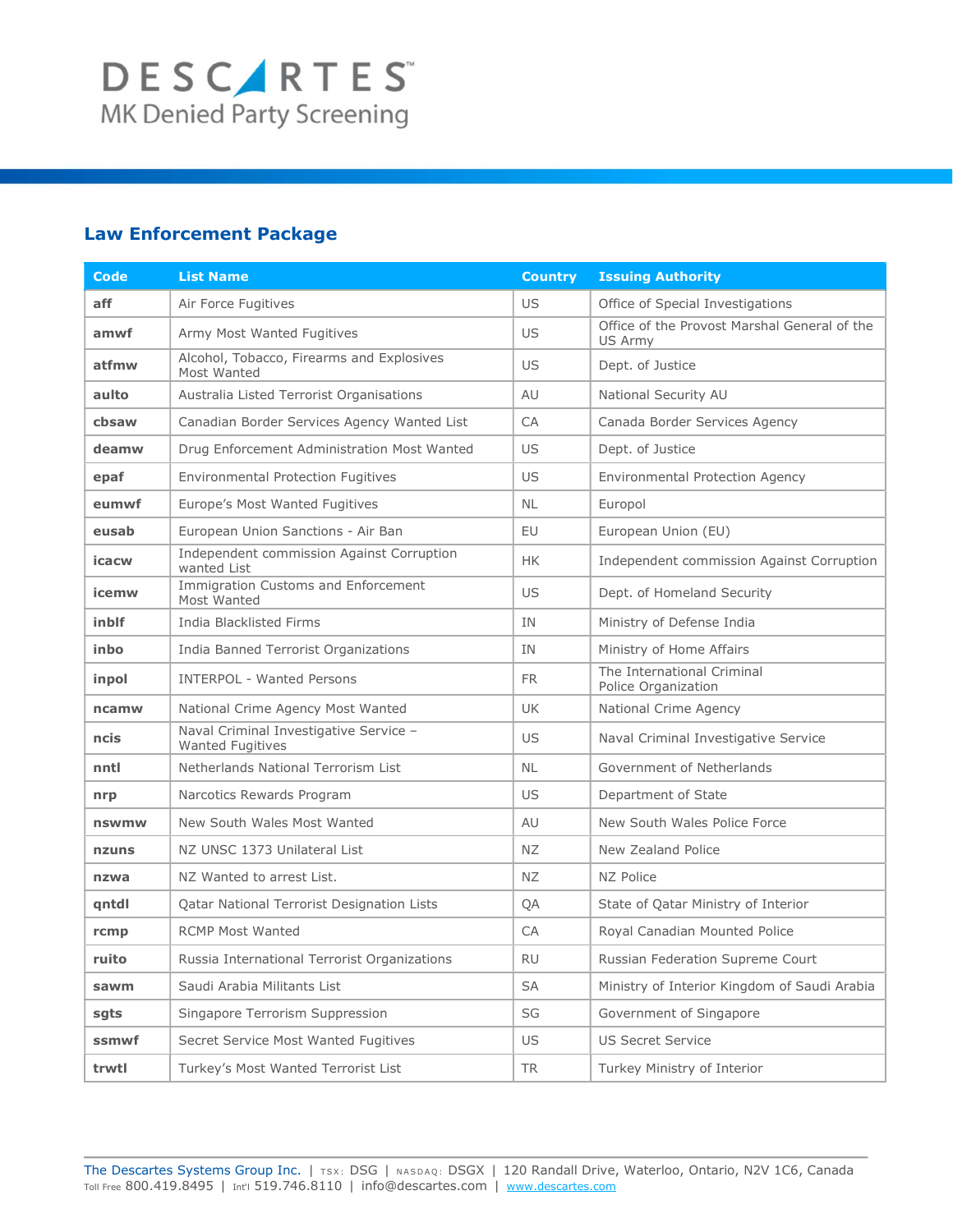| Code  | <b>List Name</b>                              | <b>Country</b> | <b>Issuing Authority</b>          |
|-------|-----------------------------------------------|----------------|-----------------------------------|
| uaetl | United Arab Emirates Terrorist List           | AE             | Ministry of Cabinet Affairs UAE   |
| ukptg | United Kingdom Proscribed Terrorist Groups    | <b>UK</b>      | Home Office Government of the UK  |
| usms  | US Marshals Service - Profiled Fugitives      | US             | United States Marshals Service    |
| uspis | US Postal Inspection Service -<br>Most wanted | US             | <b>USPS Most Wanted Statewide</b> |

### Health & Human Services Package

| Code  | <b>List Name</b>                                   | <b>Country</b> | <b>Issuing Authority</b>                                                              |
|-------|----------------------------------------------------|----------------|---------------------------------------------------------------------------------------|
| fdadl | FDA Debarment List                                 | US             | US Food and Drug Administration                                                       |
| leie  | HHS OIG List of Excluded Individuals/Entities      | US.            | US Department of Health & Human Services                                              |
| oigmw | Office of Inspector General Most Wanted Fugitives  | US             | Office of Inspector General                                                           |
| paal  | NIH PHS Administrative Actions Listing             | US             | US Food and Drug Administration                                                       |
| smel  | State Medical Exclusion Lists                      | US             | Published independently by 28 US states.<br>Please contact Descartes for a full list. |
| tcare | <b>TRICARE Sanctioned Providers</b>                | US             | U.S. Military Health System                                                           |
| trlci | Totally Restricted List for Clinical Investigators | US             | US Food and Drug Administration                                                       |

#### Miscellaneous

| Code  | <b>List Name</b>                                          | <b>Country</b> | <b>Issuing Authority</b>           |
|-------|-----------------------------------------------------------|----------------|------------------------------------|
| cbpfl | Customs and Border Protection Forced Labor                | US             | US Customs and Border Protection   |
| cita  | Committee for the Implementation of<br>Textile Agreements | US             | International Trade Administration |
| dodml | Department of Defense Military List                       | US             | Department of Defense              |
| fcamy | Financial Consumer Alert List                             | MY.            | Central Bank of Malaysia           |
| fdawl | Food and Drug Administration Warning Letter               | US             | U.S. Food & Drug Administration    |
| gp10  | Aircraft Subject to General Prohibition 10                | US             | US Dept. of Commerce               |
| mycft | Malaysia Countering Financing of Terrorism                | <b>MY</b>      | Ministry of Home affairs           |

### Vessels

| l Code | List Name                              |    | <b>Country Issuing Authority</b> |
|--------|----------------------------------------|----|----------------------------------|
| . clvp | Coast Guard List of Vessels Prohibited | US | United States Coast Guard        |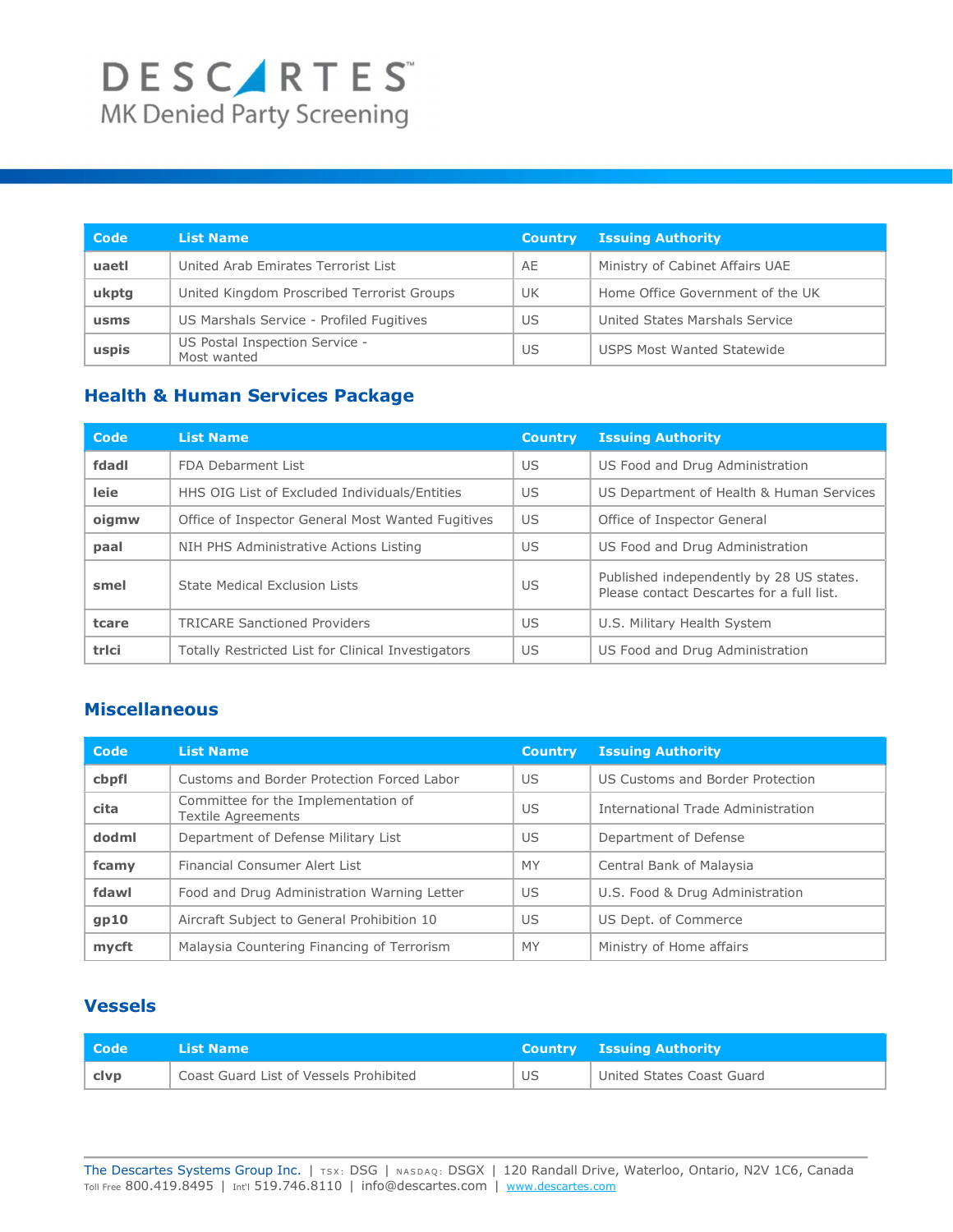| Code <sup>1</sup> | List Name            |           | <b>Country Issuing Authority</b> |
|-------------------|----------------------|-----------|----------------------------------|
| norbl             | Norwegian Black List | <b>NO</b> | Directorate of Fisheries         |

### Sanctions related Risk

| Code         | <b>List Name</b>                                                              | <b>Country</b> | <b>Issuing Authority</b> |
|--------------|-------------------------------------------------------------------------------|----------------|--------------------------|
| <b>KH50</b>  | KHARON 50 Percent Beneficial Ownership                                        | US             | Kharon                   |
| <b>KH50U</b> | <b>KHARON 50 Percent Beneficial Ownership</b><br>Unicode* (Original Language) | US             | Kharon                   |
| <b>KHME</b>  | KHARON Military End User                                                      | US             | Kharon                   |
| <b>KHMEU</b> | KHARON Military End User Unicode* (Original<br>Language)                      | $U\mathcal{S}$ | Kharon                   |
| <b>VESOE</b> | KHARON Venezuela State Owned Entities                                         | US             | Kharon                   |
| <b>VESEU</b> | <b>KHARON Venezuela State Owned Entities</b><br>Unicode* (Original Language)  | US             | Kharon                   |

#### **Mexico**

| <b>Code</b> | List Name                                                                                         |           | <b>Country Issuing Authority</b>         |
|-------------|---------------------------------------------------------------------------------------------------|-----------|------------------------------------------|
| satmx       | Servicio de Administracion Tributaria blacklist<br>(Articles 69 and 69-B of the Federal Tax Code) | <b>MX</b> | Secretaria De Hacienda Y Credito Publico |

### Brazil

| Code  | <b>List Name</b>                                              | <b>Country</b> | <b>Issuing Authority</b>                                                                                             |
|-------|---------------------------------------------------------------|----------------|----------------------------------------------------------------------------------------------------------------------|
| emabr | Embargoed Areas Brazil (list only available in<br>Portuguese) | <b>BR</b>      | Brazilian Institute of the Environment and<br>Renewable Natural Resources \ Instituto<br>Brasileiro do Meio Ambiente |
| dlesl | Dirty List Eradication of Slave Labor                         | <b>BR</b>      | Secretary of Labor Inspection / Secretaria<br>De Inspecao Do Trabalho                                                |